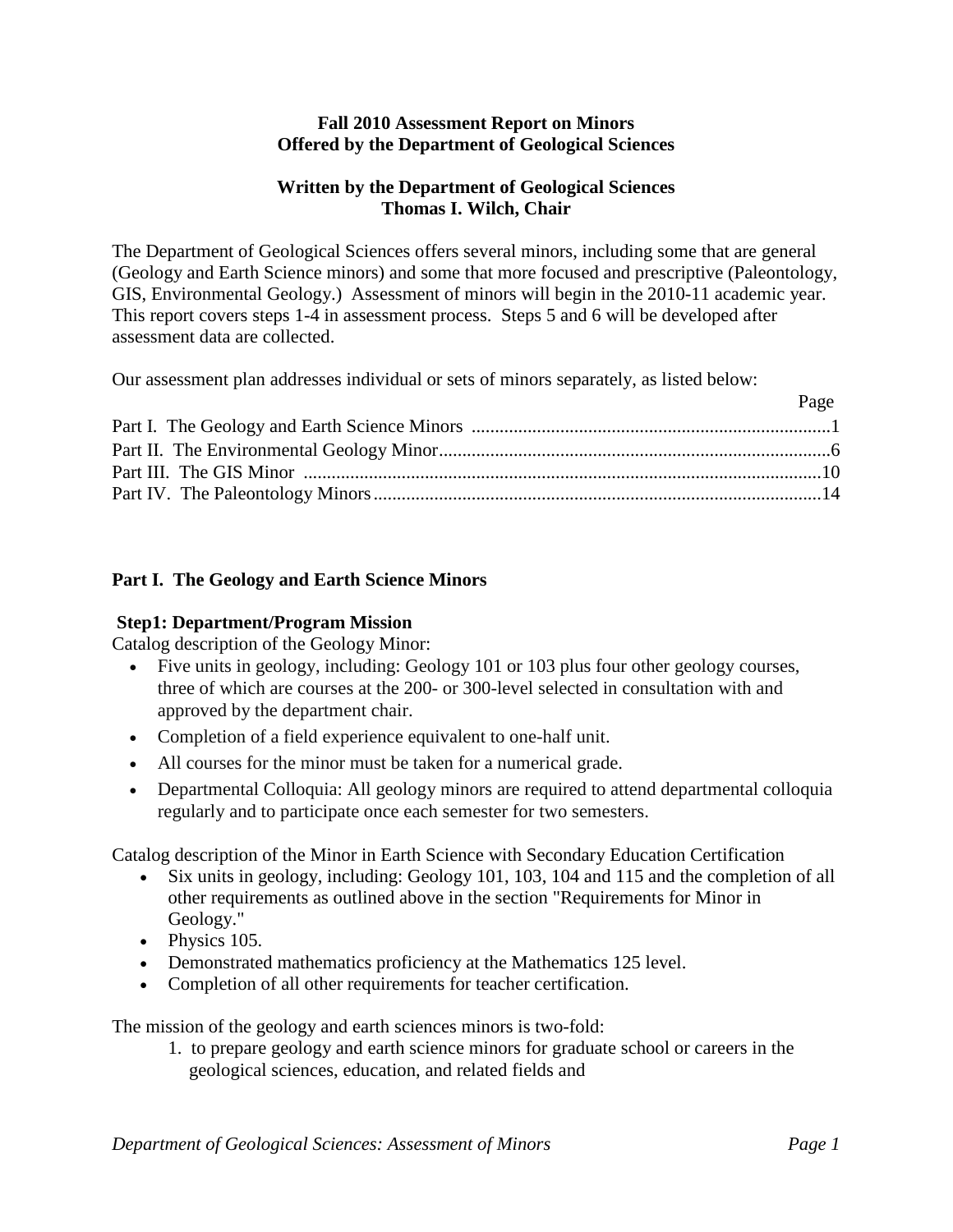2. to provide students with no professional aspirations in geology with an opportunity to explore an area in which they have interest.

# **Step 2: List goals/outcomes for the Geology and Earth Science Minors**

The goals/outcomes for the minors are the same as those for the majors. Many of these are assessed in individual courses in which no distinction is made between those majoring and those minoring. Students in the minor will be asked to take the same senior exam as those majoring, but their results will be evaluated separately and in the context of the courses each student chose to complete the minor.

# **Learning Goals & Outcomes**

**1. Content Goals/Outcomes:** Students can articulate and apply fundamental concepts in core areas of geology including Plate Tectonics, Earth History, Solid-Earth Composition/Structure and Surface and Atmospheric Processes. Our students will also develop a set of general, computer, field, laboratory, and interpretive skills appropriate to their major or minor.

# **2. Communication Goals/Outcomes:**

- A. Students are able to effectively articulate their ideas in writing.
- B. Students are able to effectively articulate their ideas orally.

**3. Critical Thinking Goals/Outcomes:** Students are able to generate, manipulate and interpret quantitative data, use geologic concepts to solve problems and understand and apply scientific methodology. Specific goals are under discussion.

# **4. Creativity & Initiative Goals/Outcomes:**

A. Students demonstrate independence of thought and expression. Student work also demonstrates integrative thinking by approaching problems through multiple approaches.

B. Students demonstrate initiative in pursuit of research and solution to problems.

**5. Earth Science Methods Goals/Outcomes:** Students possess a demonstrated ability to apply field/laboratory skills, map interpretation/geographical information skills, and information technology skills.

**6. Graduate Preparedness Goals /Outcomes.** The attainment of goals 1-5 (above) will prepare graduates well for further education or careers as earth scientists or educators.

# **Step 3: Identify program components**

Required courses, elective courses, out-of-classroom or other experiences that are designed to achieve each educational objective. NOTE: Every class will not, nor is it expected to, achieve each outcome. The goal is to get an even distribution of experiences that achieve the outcomes.

*Department of Geological Sciences: Assessment of Minors Page 2*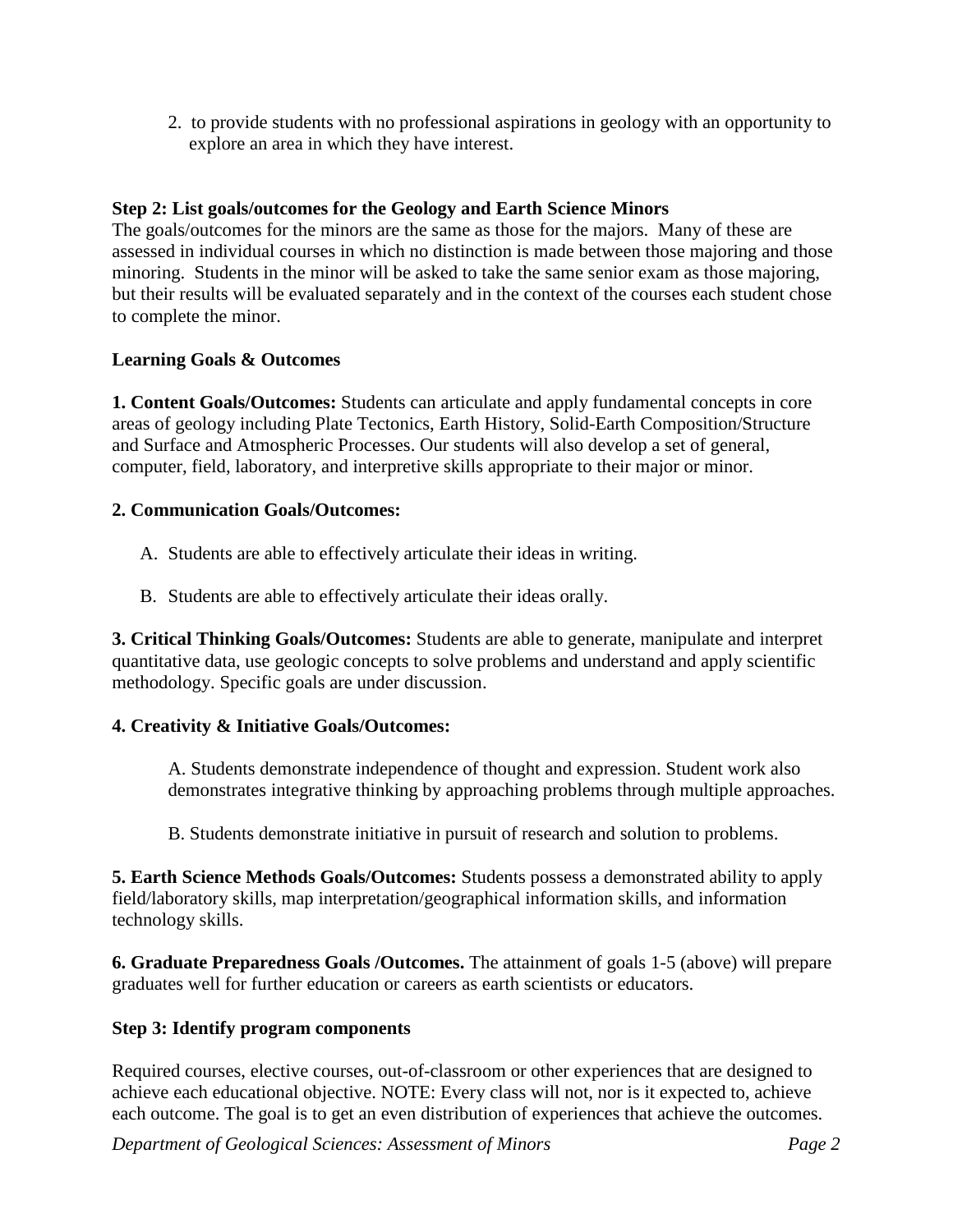Goals/Outcomes 1-5 will be achieved through experiences in specific courses, research experiences, and weekly departmental colloquia. The table below shows where in our curriculum specific goals/outcomes will be introduced, emphasized, and comprehensively assessed.

See the attached pdf file GeoMatrix\_GoalsCourses.pdf, which shows where goals are introduced, emphasized or comprehensively covered.

# **Step 4: Select methods/data sources and instruments**

We will use a variety of quantitative and qualitative methods/data sources and instruments.

### **1. Assessment of Content Goals/Outcomes**.

- A. Incremental assessment of understanding of goals will be carried out in individual courses beginning in 2009-10. Probably final exam scores or key questions on final.
- B. Senior Exam. We will administer a senior exam to graduating Geology and Earth Science minors to assess whether they have obtained a comprehensive understanding of the geological sciences. Graduating seniors in both majors will take an unannounced written exam covering all of the basic fields of geology. Current exam is under review.

### **2. Assessment of Communication Goals/Outcomes.**

- A. Writing. Departmental Writing Rubric to be used for writing assignments in designated courses and for written component of senior thesis and directed studies. Rubric was implemented in 2009-10.
- B. Oral Communication. Beginning in 2009-10, performance on colloquium presentations (done two times by each of our minors) was assessed using the Departmental Oral Presentation Rubric. In the past, assessment of the required colloquia was informal and qualitative.

### **3. Assessment of Critical Thinking Goals/Outcomes.**

- A. Quantitative Reasoning. Performance on quantitative areas of specific advanced geology courses.
- B. Application of Scientific Methodology. This is being assessed in introductory geology lab courses in since spring 2009 and will be assessed in select upper level courses with research projects.

### **4. Assessment of Creativity & Initiative Goals/Outcomes.**

A. As these are newly articulated goals the department has not yet assessed. Assessment tools for independent thinking, integrative thinking and initiative are under discussion.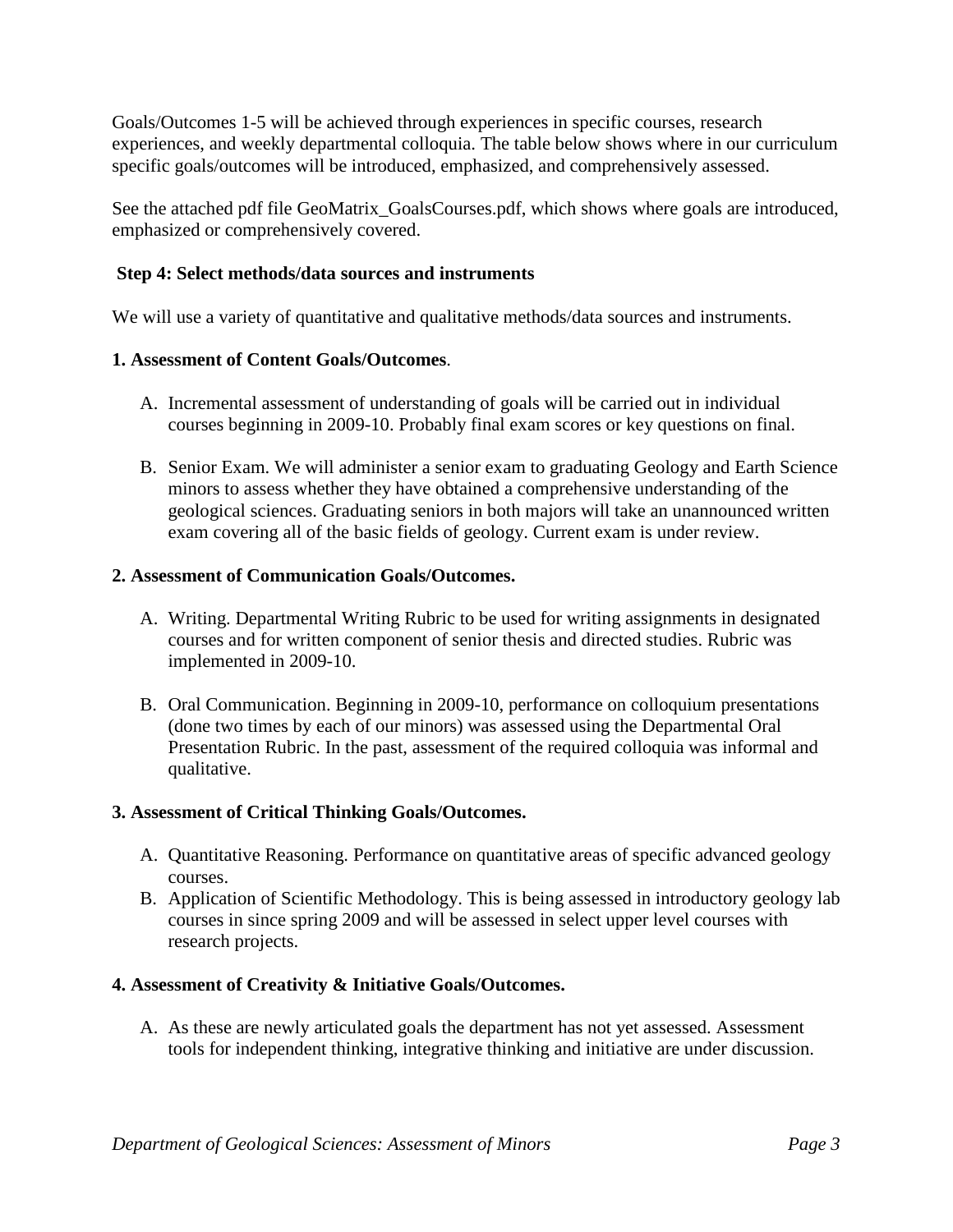## **5. Assessment of Earth Science Methods Goals/Outcomes.**

- A. Field Skills 1. Incremental assessment. Field geology skills will be assessed incrementally by performance in specified courses, Geology 210, field-based research projects, and/or Geology 314. Rubric will include assessment of field notebooks and completion of specific field assignment.
- B. Field Skills 2. Comparison of Albion student versus non-Albion student preparation for field camp (Geology 314). Field Camp (Geology 314) final grades for Albion College students will be compared to those of students from top echelon colleges and universities and better than those of students from lesser institutions. The expected outcome is that upper class students and graduates will be as well prepared for geology field camp as students from top-echelon colleges such as Brown, Franklin and Marshall, Macalester, Whitman, and Williams.
- C. Lab Skills. Rubric will use some combination of lab exam scores and/or key exam questions in combination with assessment of lab reports of student research projects. This is under discussion.

## **6. Assessment of Graduate Preparedness Goals /Outcomes.**

Alumni data on careers, graduate school, teacher education will be used to assess career preparedness goals/outcomes. We have been tracking graduates in our alumni newsletter for the past 20 years. Data compiled for the newsletter will be used to assess preparation for careers and graduate school. Specifically we will use alumni data to assess the following outcomes:

- A. Graduates will have the proper academic background for success in graduate school.
- B. Graduates will have the proper academic background for a geology-related career.
- C. Education candidates majoring or minoring in Geology or Earth Science will be well prepared for careers as elementary and secondary educators.
- D. Graduates who minored in Geology or Earth Science who have gone on in other fields will report that the general skills (learning outcome 2: communication, learning outcome 3: critical thinking, and learning outcome 4: creativity and initiative) they attained through their minor helped to prepare them for graduate school or employment in their chosen field.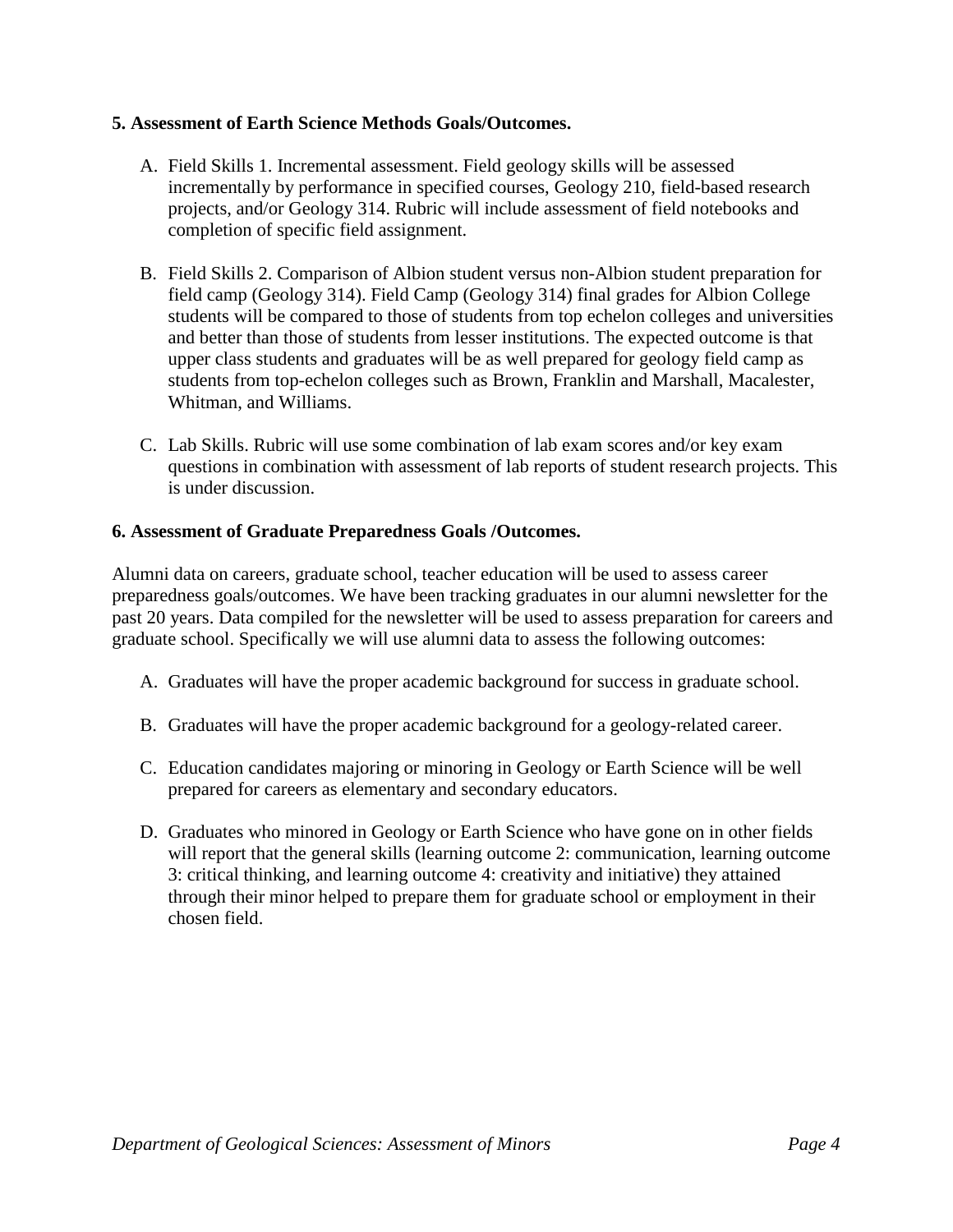| <b>Goal Areas</b>                  |                          |              |                          |             |       |                          |                          |                          |                          |             |              | Courses in Geology Curriculum (2009-10 Version) |              |             |                          |             |                  |             |             |                |              |               |                                            |              |              |                   |                |
|------------------------------------|--------------------------|--------------|--------------------------|-------------|-------|--------------------------|--------------------------|--------------------------|--------------------------|-------------|--------------|-------------------------------------------------|--------------|-------------|--------------------------|-------------|------------------|-------------|-------------|----------------|--------------|---------------|--------------------------------------------|--------------|--------------|-------------------|----------------|
|                                    | 101                      | 103          | 104                      | 106         | $111$ | 115                      | 201                      | 202                      | 203                      | 204         | 205          | 208                                             | 209          | 210         | 211                      | 212         | 216              | 306         | 307         | 309            | 310          | 311           | 312                                        | 314          |              |                   |                |
|                                    | Intro                    | Earth H      | Resources                | Hazards     | GIS   | Oceans                   | Structure                | GdWater                  | Min                      | Pet         | Sed Strat    | Geomorph                                        | Paleo        | Regional    | Rem Sens                 | Volc        | Env. Eng.<br>Geo | Glaciers    | Geochem     | Vert Pale      | Adv Pet      | <b>AdvGIS</b> | <b>Ore Deposits</b>                        | Field camp   | Colloquium   | Dir. St. Research | Senior Exam    |
| <b>Communication</b>               |                          |              |                          |             |       |                          |                          |                          |                          |             |              |                                                 |              |             |                          |             |                  |             |             |                |              |               |                                            |              |              |                   |                |
| <b>Writing Skills</b>              | $\overline{1}$           |              |                          |             |       | -1                       | $\mathsf E$              |                          | $\mathsf E$              | $\mathsf E$ | E            | $\mathsf E$                                     | E            |             |                          | $\sf E$     | E                | $\mathsf E$ |             |                | $\mathsf E$  |               | $\mathsf C$                                | $\mathsf E$  |              | C                 |                |
| <b>Oral Skills</b>                 |                          |              |                          |             |       | $\mathbf{I}$             |                          |                          | $\overline{\phantom{a}}$ | $\mathsf E$ |              |                                                 |              | EA          |                          | E           | E                | $\mathsf E$ |             | E              | $\mathsf E$  |               |                                            |              | C A          |                   |                |
| <b>Critical Thinking</b>           |                          |              |                          |             |       |                          |                          |                          |                          |             |              |                                                 |              |             |                          |             |                  |             |             |                |              |               |                                            |              |              |                   |                |
| Problem Solving                    | $\overline{\phantom{a}}$ |              | $\overline{\phantom{a}}$ |             |       |                          | $\mathsf E$              | $\mathsf C$              | $\mathsf E$              | $\mathsf E$ | $\mathsf C$  | $\mathsf E$                                     | $\mathsf C$  | E           | $\overline{\phantom{a}}$ | $\mathsf E$ |                  | $\mathsf E$ | $\mathsf C$ | $\mathsf C$    | $\mathsf E$  | $\mathsf E$   | E                                          | $\mathsf C$  |              | $\mathsf C$       | $\mathsf{A}^*$ |
| <b>Critical Reading</b>            |                          |              |                          |             |       |                          | $\sf E$                  | E                        |                          |             |              | $\mathsf E$                                     |              | $\mathsf C$ |                          | E           |                  | $\mathsf C$ |             |                | $\mathsf E$  |               |                                            |              | C A          |                   |                |
| Quantitative Reasoning             | $\mathbf{I}$             |              |                          |             |       |                          | $\mathsf C$              | $\mathsf E$              | $\mathsf E$              | $\mathsf E$ | $\mathbf{I}$ | $\mathsf E$                                     | $\mathbf{I}$ |             |                          |             | E                |             | $\mathsf C$ | $\overline{1}$ | $\mathsf E$  | $\mathsf E$   |                                            | $\mathsf E$  |              |                   | $A^*$          |
| Application of Sci. Methodology    | EA                       | EA           |                          |             |       |                          |                          | E                        |                          | $\mathsf E$ | C            | $\mathsf E$                                     | $\mathsf C$  |             |                          |             |                  | $\mathsf E$ | $\mathsf E$ | $\mathsf C$    | $\mathsf E$  |               | E                                          | $\mathsf C$  |              | C                 |                |
| Independent Research               | $\mathbf{I}$             |              |                          |             |       |                          |                          | E                        |                          |             |              | $\mathsf E$                                     | E            |             |                          |             | E                | $\mathsf E$ | E           |                | $\mathsf C$  | E             | E                                          | $\mathsf{C}$ |              | $\mathsf{C}$      |                |
| <b>Creativity &amp; Initiative</b> |                          |              |                          |             |       |                          |                          |                          |                          |             |              |                                                 |              |             |                          |             |                  |             |             |                |              |               |                                            |              |              |                   |                |
| Independence of Thought            | $\mathbf{I}$             |              |                          |             |       |                          | $\overline{\phantom{a}}$ | $\overline{\phantom{a}}$ |                          | $\mathsf E$ | E            |                                                 | E            | E           |                          |             |                  | $\mathsf E$ | $\mathsf E$ | E              | $\mathsf C$  |               |                                            | $\mathsf C$  | $\mathsf C$  | CA                |                |
| <b>Integrative Thinking</b>        | $\mathsf E$              |              |                          |             |       | $\overline{\phantom{a}}$ | $\overline{1}$           | $\sf E$                  | $\mathsf E$              | $\sf E$     | E            | $\mathsf E$                                     | $\sf E$      | E           | $\mathsf E$              | $\mathsf E$ | E                | $\mathsf E$ | $\mathsf C$ | E              | $\mathsf C$  | $\mathsf E$   | $\mathsf C$                                | $\mathsf C$  | $\mathsf C$  | CA                | $A^*$          |
| Initiative                         |                          |              |                          |             |       |                          | T                        |                          |                          | E           | E            |                                                 | E            | E           |                          |             |                  | $\mathsf E$ | $\mathsf E$ | E              | $\mathsf E$  |               |                                            | $\mathsf C$  | $\mathsf{C}$ | CA                |                |
| <b>Earth Science Methods</b>       |                          |              |                          |             |       |                          |                          |                          |                          |             |              |                                                 |              |             |                          |             |                  |             |             |                |              |               |                                            |              |              |                   |                |
| <b>Field Skills</b>                | $\overline{1}$           |              |                          |             |       |                          |                          | CA                       |                          | E           | E            | $\mathsf C$                                     |              | CA          |                          |             |                  | CA          |             |                |              |               |                                            | CA           |              | $\mathsf E$       |                |
| Lab Skills                         | $\mathbf{I}$             | $\mathbf{I}$ |                          |             |       |                          | $\mathsf E$              | $\mathsf C$              | $\mathsf{C}$             | $\mathsf C$ | $\mathsf C$  | E                                               | E            |             |                          | $\mathsf E$ | E                | $\mathsf E$ | $\mathsf C$ |                | $\mathsf{C}$ |               | $\mathsf{E}% _{0}\left( \mathsf{E}\right)$ | $\mathsf{C}$ |              | E                 |                |
| Map, Imagery, GIS Skills           | $\mathbf{I}$             | E            |                          |             | CA    |                          | $\mathsf E$              |                          |                          | $\mathsf E$ |              | $\mathsf C$                                     |              |             | $\mathsf{C}$             |             | E                | $\mathsf E$ |             |                | $\mathsf E$  | $\mathsf C$   |                                            | $\mathsf{C}$ |              |                   | $A^*$          |
| Info. Technology Skills            |                          |              |                          |             | C     |                          | $\overline{1}$           | E                        |                          | E           |              | E                                               |              |             | $\mathsf{C}$             | E           |                  | E           | E           |                | $\mathsf{C}$ | $\mathsf C$   | $\mathsf E$                                |              | $\mathsf{C}$ | E                 |                |
| <b>Content Areas</b>               |                          |              |                          |             |       |                          |                          |                          |                          |             |              |                                                 |              |             |                          |             |                  |             |             |                |              |               |                                            |              |              |                   |                |
| <b>Plate Tectonics</b>             | EA                       | $\mathsf E$  |                          | $\mathsf E$ |       | $\sf E$                  | $\overline{1}$           |                          |                          | E           | E            |                                                 |              |             |                          | E           |                  |             |             | E              | $\mathsf E$  |               |                                            | $\mathsf E$  |              |                   | A              |
| Earth History                      | $\mathbf{I}$             | E            |                          |             |       | E                        |                          |                          |                          |             | $\mathsf C$  |                                                 | $\mathsf C$  | E           |                          | $\mathsf E$ |                  | $\mathsf C$ |             | $\mathsf C$    |              |               |                                            | $\mathsf C$  |              |                   | Α              |
| Solid Earth Composition/Structure  |                          |              |                          |             |       |                          | $\mathsf C$              |                          | $\mathsf{C}$             | $\mathsf C$ |              |                                                 |              |             |                          | E           |                  |             |             |                | $\mathsf C$  |               |                                            | $\mathsf{C}$ |              |                   | Α              |
| Surface & Atmos. Processes         | $\mathsf{I}$             |              |                          | E           |       | $\mathsf E$              |                          | E                        |                          |             | E            | $\mathsf C$                                     |              |             |                          | $\mathsf E$ | C                | $\mathsf C$ | E           |                |              |               |                                            | E            |              |                   | Α              |

 $I =$  topic introduced,  $C =$  comprehensively covered;  $E =$  topic emphasized

A = item is assessed beginning 2009-10;  $A^*$  = Senior exam will be expanded to include minors

*Department of Geological Sciences: Assessment of Minors Page 5*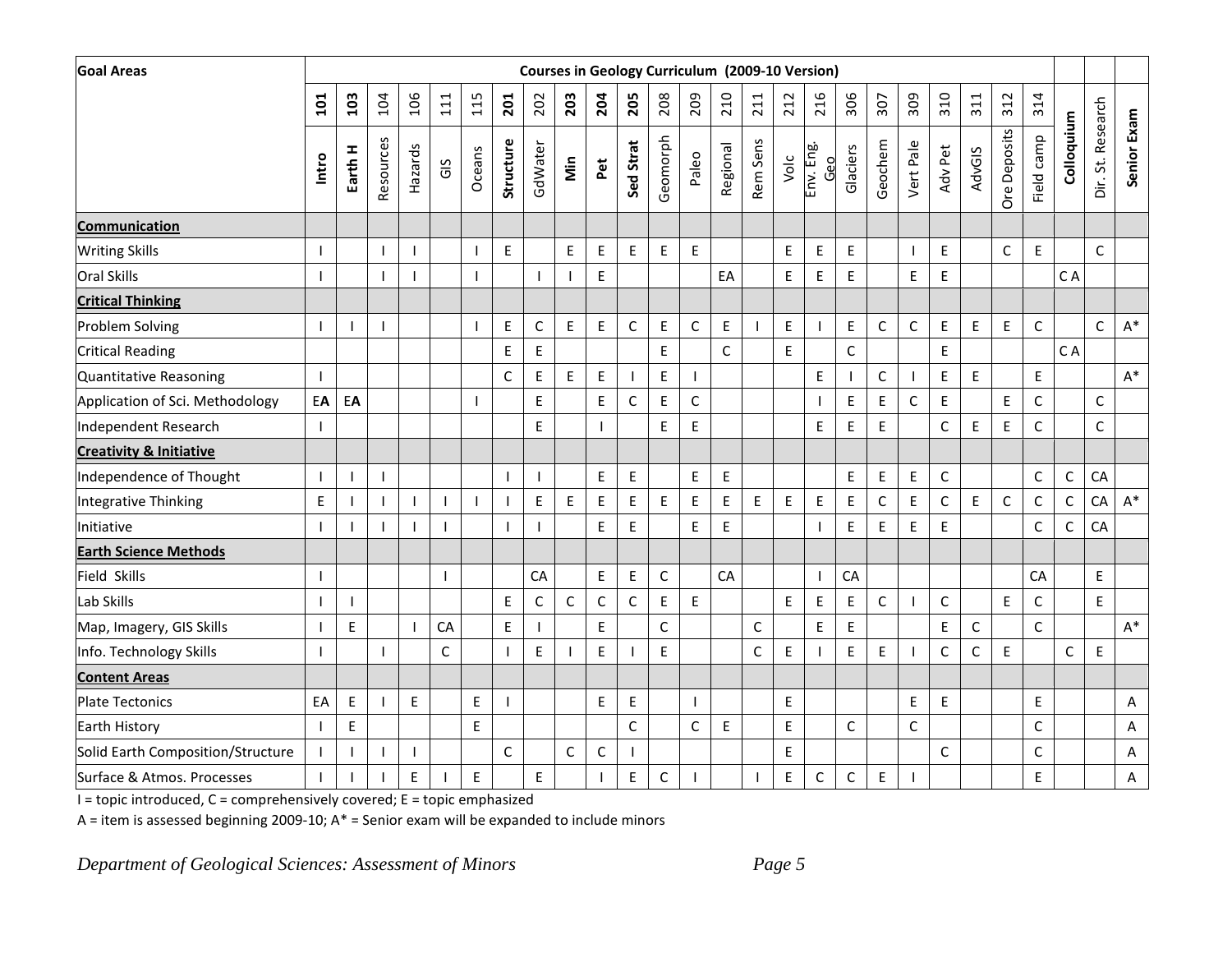# **Part II. The Environmental Geology Minor**

### **Step1: Department/Program Mission**

Catalog description of the Environmental Geology Minor

- Six units in geology, including: Geology 101, 202, 208, 216; one unit selected from 306, 307 or 312; one unit selected from Geology 104, 106, 111, 115, 211, or ENVN 102, or a one-unit equivalent of approved independent research (Geology 412, Geology 411 taken twice, or a summer research experience). Note: This minor may not be elected by geology majors.
- All courses for the minor must be taken for a numerical grade.

#### **Mission of minor**

The mission of the Environmental Geology Minor is to providing students not majoring in geology with a working knowledge of the ways in which professional geologists contribute to the understanding and solution of environmental problems. The minor gives students an understanding of the Earth's surface and near-surface processes which most influence our environment, and develops the skills needed to professionally address many environmental problems.

#### **Step 2: List goals/outcomes**

#### **Learning Goals & Outcomes**

1. **Content Goals/Outcomes:** Students can articulate and apply fundamental concepts of physical geology, geomorphology, and hydrogeology and can relate these to broader environmental issues.

### **2. Communication Goals/Outcomes:**

- A. Students are able to effectively articulate their ideas in writing.
- B. Students are able to effectively articulate their ideas orally.

**3. Critical Thinking Goals/Outcomes:** Students are able to generate, manipulate and interpret quantitative data, use geologic concepts to solve problems and understand and apply scientific methodology. Specific goals are under discussion.

### **4. Creativity & Initiative Goals/Outcomes:**

- A. Students demonstrate independence of thought and expression. Student work also demonstrates integrative thinking by approaching problems through multiple approaches.
- B. Students demonstrate initiative in pursuit of research and solution to problems.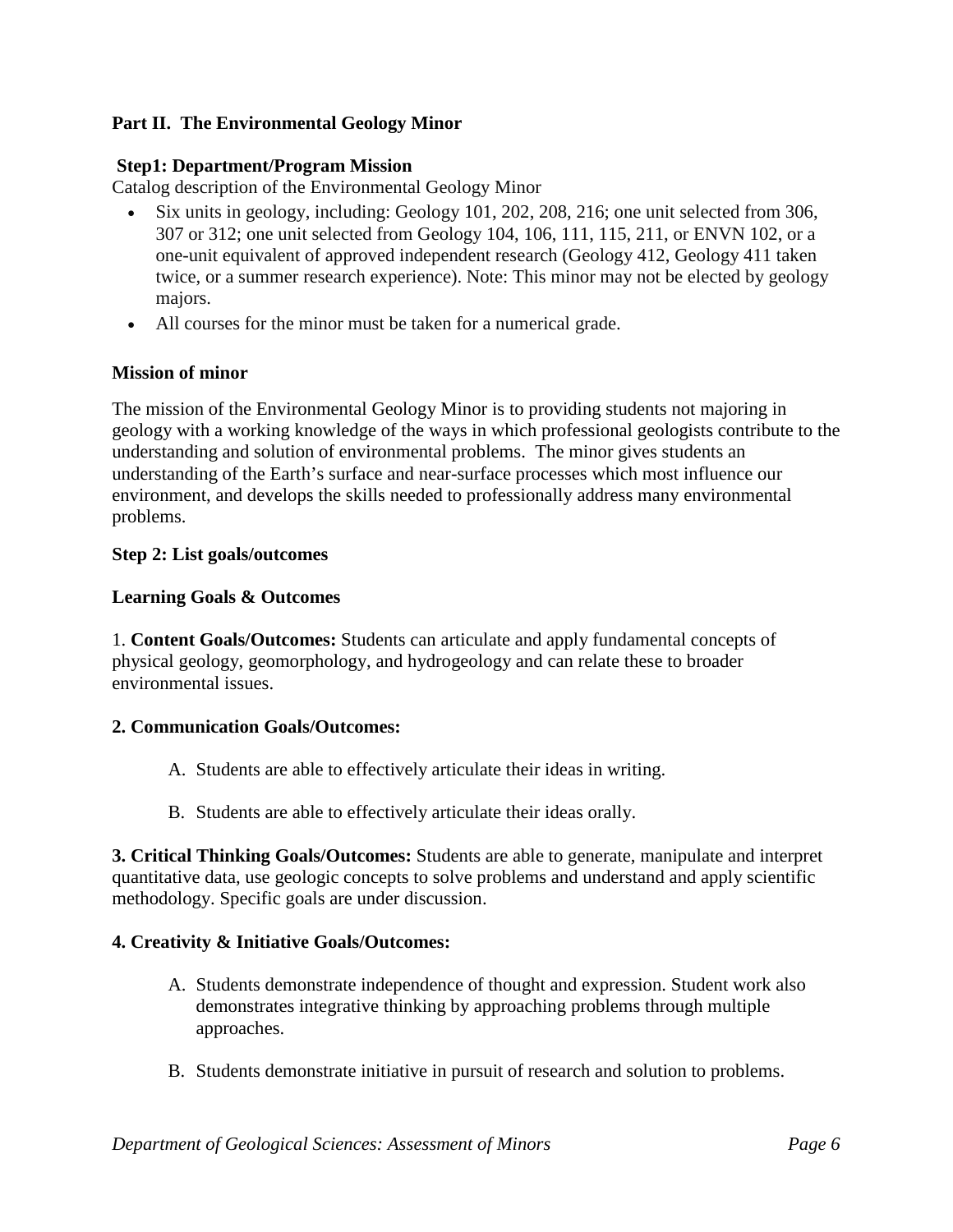**5. Earth Science Methods Goals/Outcomes:** Students possess a demonstrated ability to apply field/laboratory skills, map interpretation/geographical information skills, and information technology skills.

**6. Graduate Preparedness Goals /Outcomes.** Combined with their majors**,** the attainment of goals 1-5 (above) will prepare graduates well for further education or for careers as environmental scientists, educators or as other professionals working at an intersection with earth science.

# **Step 3: Identify program components**

The components of the minor are required courses (Geology 101, 202, 208, 216), elective courses (one unit selected from 306, 307 or 312; one unit selected from Geology 104, 106, 111, 115, 211, or Env 102, or a one-unit equivalent of approved independent research (Geology 412, Geology 411 taken twice, or a summer research experience), and participation in the Geology Colloquium. NOTE: Every class will not, nor is it expected to, achieve each outcome. The goal is to get an even distribution of experiences that achieve the outcomes.

Goals/Outcomes 1-5 will be achieved through experiences in specific courses, and weekly departmental colloquia. The table 1 below shows where in our curriculum specific goals/outcomes will be introduced, emphasized, and comprehensively assessed.

# **Step 4: Select methods/data sources and instruments**

We will use a variety of quantitative and qualitative methods/data sources and instruments.

### **1. Assessment of Content Goals/Outcomes**.

- A. Incremental assessment of understanding of goals will be carried out in individual courses beginning in 2010-11. The courses in the minor are shown in the matrix, table 1, which is adapted from the matrix of all geology courses. This table shows where we intend to develop the specific skills listed above. Because students shift among several majors, minors and concentrations, we can assess the general student achievement of goals in these courses, but it is not practical to separate out the performance of individual students who may not even be in the concentration at the time in which they are enrolled in the classes.
- B. Senior Exam. We administer a senior exam to students graduating with Environmental Geology minors to assess whether they have obtained an integrated understanding of the disciplines listed above. Graduating seniors in the minor will take an unannounced written exam covering all of the basic listed above. This exam will be written by the instructors of Geol 202, 208 & 216.

# **2. Assessment of Communication Goals/Outcomes.**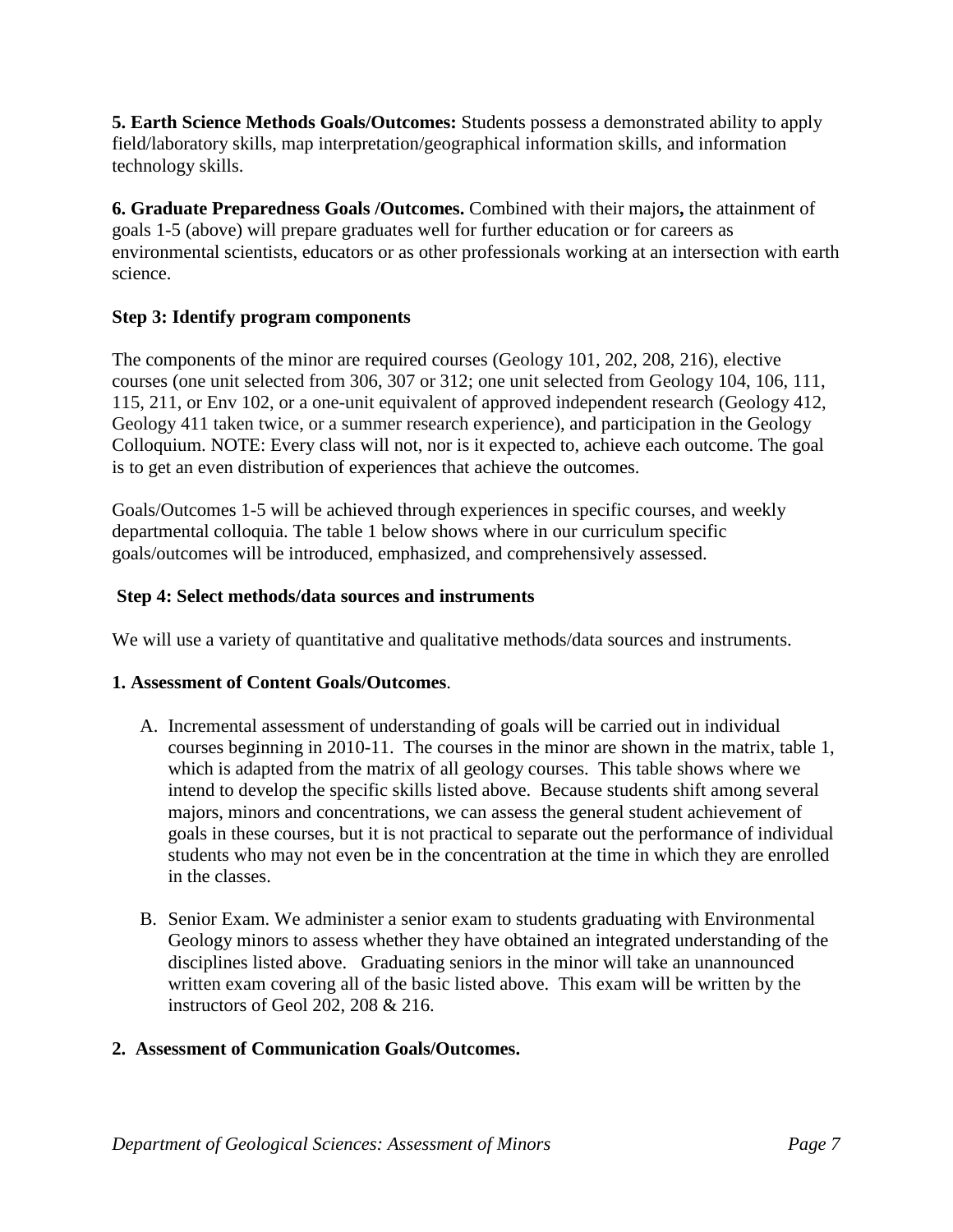- A. Writing. Geology Departmental Writing Rubric to be used for writing assignments in designated courses and for written component of senior thesis and directed studies. Rubric is under development and will be implemented in 2009-10.
- B. Oral Communication. Beginning in 2009-10, performance on colloquium presentations (done two times by each of our minors) will be assessed using the newly developed Departmental Oral Presentation Rubric. In the past, assessment of the required colloquia was informal and qualitative.

# **3. Assessment of Critical Thinking Goals/Outcomes.**

- A. Quantitative Reasoning. Performance on quantitative areas of specific advanced geology courses.
- B. Application of Scientific Methodology. This is being assessed in introductory geology lab courses in spring 2009 and will be assessed in select upper level courses with research projects.

# **4. Assessment of Creativity & Initiative Goals/Outcomes.**

A. under development

# **5. Assessment of Earth Science Methods Goals/Outcomes.**

- A. Field Skills 1. Incremental assessment. Field geology skills will be assessed incrementally by performance in specified courses, Geology 210, field-based research projects, and/or Geology 314. Rubric will include assessment of field notebooks and completion of specific field assignment.
- B. Lab Skills. Rubric will use some combination of lab exam scores and/or key exam questions in combination with assessment of lab reports of student research projects. This is under discussion.

# **6. Assessment of Graduate Preparedness Goals /Outcomes.**

Alumni data on careers, graduate school, teacher education will be used to assess career preparedness goals/outcomes. We have been tracking graduates in our alumni newsletter for the past 20 years. Data compiled for the newsletter will be used to assess preparation for careers and graduate school. Specifically we will use alumni data to assess the following outcomes:

- A. Graduates will have the proper academic background for success in graduate school.
- B. Graduates will have the proper academic background for an environmental geologyrelated career.
- C. Education candidates minoring in Environmental Geology will be well prepared for careers as secondary educators.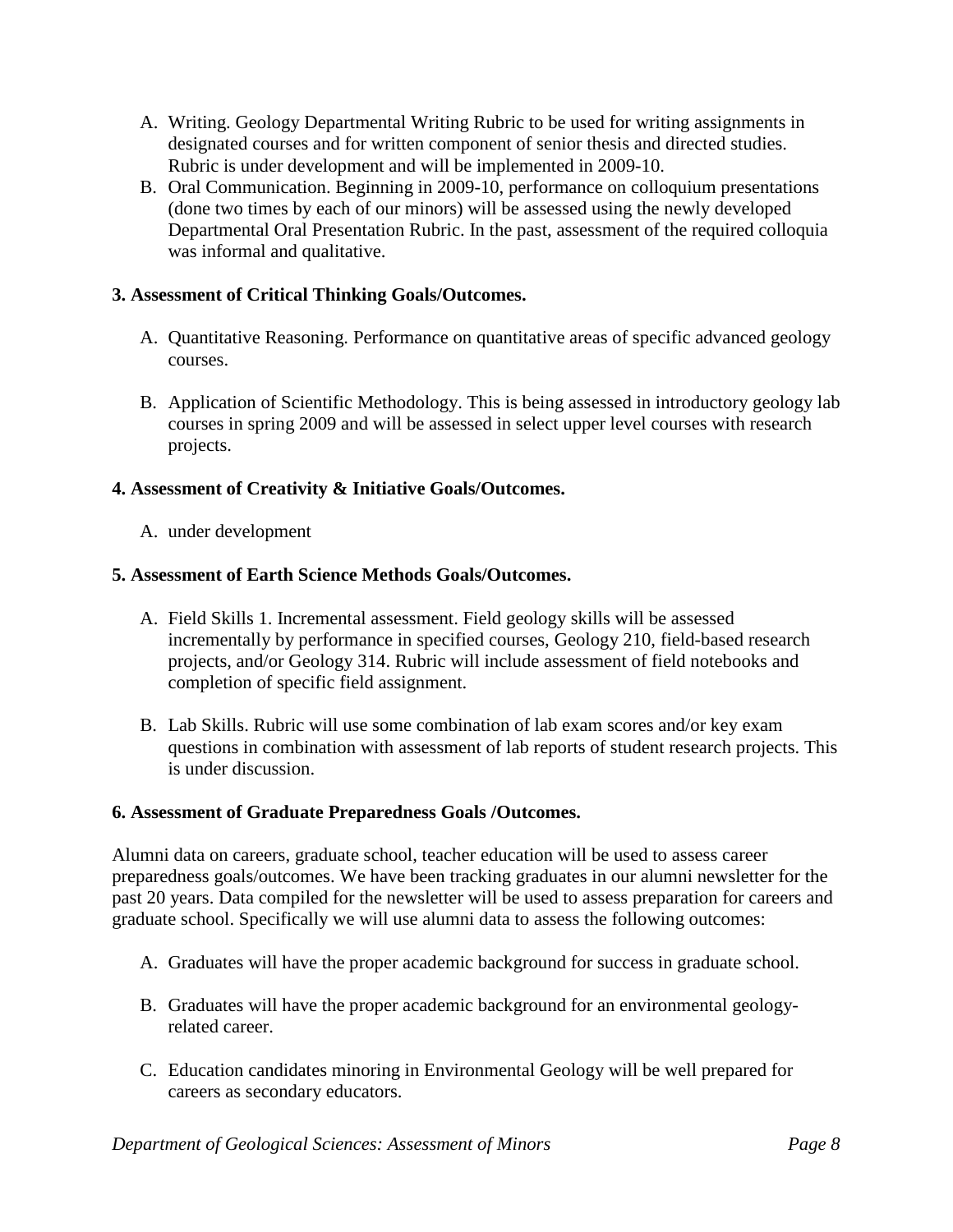| <b>Goal Areas</b>                        | <b>Courses in Environmental Geology Minor (2009-10 Version)</b> |               |               |                     |  |                             |             |             |               |        |               |  |              |               |                |                   |                    |
|------------------------------------------|-----------------------------------------------------------------|---------------|---------------|---------------------|--|-----------------------------|-------------|-------------|---------------|--------|---------------|--|--------------|---------------|----------------|-------------------|--------------------|
|                                          |                                                                 |               |               |                     |  |                             |             |             |               |        |               |  |              |               |                |                   |                    |
|                                          | 101                                                             | 202           | 208           | 216                 |  | Env 02                      | 104         | 106         | $\Xi$         | 115    | 211           |  | 306          | 307           |                |                   |                    |
|                                          | Intro                                                           | GdWater       | Geomorph      | $G$ eo<br>Env. Eng. |  | Intro to the<br>Environment | Resources   | Hazards     | SIÐ           | Oceans | Rem Sens      |  | Glaciers     | Geochem       | Colloquium     | Dir. St. Research | <b>Senior Exam</b> |
| Communication                            |                                                                 |               |               |                     |  |                             |             |             |               |        |               |  |              |               |                |                   |                    |
| Writing Skills                           | $\rm I$                                                         |               | $\mathbf E$   | ${\bf E}$           |  |                             | $\bf I$     | $\mathbf I$ |               | I      |               |  | ${\bf E}$    |               |                | $\mathcal{C}$     |                    |
| Oral Skills                              | I                                                               | I             |               | E                   |  |                             | $\bf I$     | I           |               | I      |               |  | ${\bf E}$    |               | C A            |                   |                    |
| <b>Critical Thinking</b>                 |                                                                 |               |               |                     |  |                             |             |             |               |        |               |  |              |               |                |                   |                    |
| Problem Solving                          | I                                                               | $\mathcal{C}$ | $\mathbf E$   | I                   |  |                             | I           |             |               | I      | I             |  | ${\bf E}$    | $\mathbf C$   |                | $\mathcal{C}$     | $\mathbf{A}^*$     |
| <b>Critical Reading</b>                  |                                                                 | E             | E             |                     |  |                             |             |             |               |        |               |  | $\mathsf{C}$ |               | C A            |                   |                    |
| Quantitative Reasoning                   | $\mathbf I$                                                     | E             | E             | ${\bf E}$           |  |                             |             |             |               |        |               |  | $\mathbf I$  | $\mathsf{C}$  |                |                   | $A^*$              |
| Application of Scientific<br>Methodology | EA                                                              | E             | E             | $\bf I$             |  |                             |             |             |               | I      |               |  | E            | E             |                | $\mathbf C$       |                    |
| <b>Independent Research</b>              | I                                                               | E             | E             | E                   |  |                             |             |             |               |        |               |  | E            | ${\bf E}$     |                | $\overline{C}$    |                    |
| <b>Creativity &amp; Initiative</b>       |                                                                 |               |               |                     |  |                             |             |             |               |        |               |  |              |               |                |                   |                    |
| Independence of<br>Thought               | I                                                               | I             |               |                     |  |                             | I           |             |               |        |               |  | E            | E             | $\mathbf C$    | CA                |                    |
| <b>Integrative Thinking</b>              | $\mathbf E$                                                     | E             | E             | ${\bf E}$           |  |                             | I           | $\mathbf I$ | I             | I      | E             |  | E            | $\mathcal{C}$ | $\mathcal{C}$  | CA                | $A^*$              |
| Initiative                               | I                                                               | I             |               | I                   |  |                             | I           | I           | I             |        |               |  | E            | ${\bf E}$     | $\overline{C}$ | CA                |                    |
| <b>Earth Science Methods</b>             |                                                                 |               |               |                     |  |                             |             |             |               |        |               |  |              |               |                |                   |                    |
| Field Skills                             | I                                                               | CA            | $\mathbf C$   | I                   |  |                             |             |             | I             |        |               |  | CA           |               |                | ${\bf E}$         |                    |
| Lab Skills                               | I                                                               | $\mathbf C$   | E             | ${\bf E}$           |  |                             |             |             |               |        |               |  | ${\bf E}$    | $\mathsf{C}$  |                | ${\bf E}$         |                    |
| Map, Imagery, GIS<br>Skills              | I                                                               | I             | $\mathcal{C}$ | ${\bf E}$           |  |                             |             | I           | CA            |        | $\mathcal{C}$ |  | E            |               |                |                   | $A^*$              |
| Info. Technology Skills                  | $\mathbf I$                                                     | E             | E             | $\mathbf I$         |  |                             | I           |             | $\mathcal{C}$ |        | $\mathcal{C}$ |  | E            | E             | $\mathcal{C}$  | ${\bf E}$         |                    |
| <b>Content Areas</b>                     |                                                                 |               |               |                     |  |                             |             |             |               |        |               |  |              |               |                |                   |                    |
| Soil processes                           | Ι                                                               | I             | $\mathsf{C}$  | E                   |  | I                           | I           |             |               |        |               |  |              |               |                |                   |                    |
| Stream processes                         | $\mathbf I$                                                     | ${\bf E}$     | $\mathbf C$   |                     |  |                             |             | $\mathbf I$ |               |        |               |  |              |               |                |                   |                    |
| Groundwater processes                    | Ι                                                               | $\mathbf C$   | $\mathbf I$   | ${\bf E}$           |  |                             | I           |             |               |        |               |  |              |               |                |                   |                    |
| Climate -related<br>processes            | $\mathbf I$                                                     |               | E             |                     |  | E                           |             | $\mathbf I$ |               | E      |               |  | $\mathbf C$  |               |                |                   |                    |
| Soil/water interactions                  | $\bf I$                                                         | $\mathbf E$   | $\bf I$       |                     |  |                             | $\mathbf I$ |             |               |        |               |  |              | $\mathbf C$   |                |                   |                    |
| erosion & mass wasting                   | I                                                               |               | $\mathbf C$   | $\mathbf C$         |  |                             |             | ${\bf E}$   |               |        | E             |  | E            | ${\bf E}$     |                |                   |                    |

 $I = topic introduced$ 

 $E =$ topic emphasized

 $C =$  comprehensively covered

 $A = topic$  assessed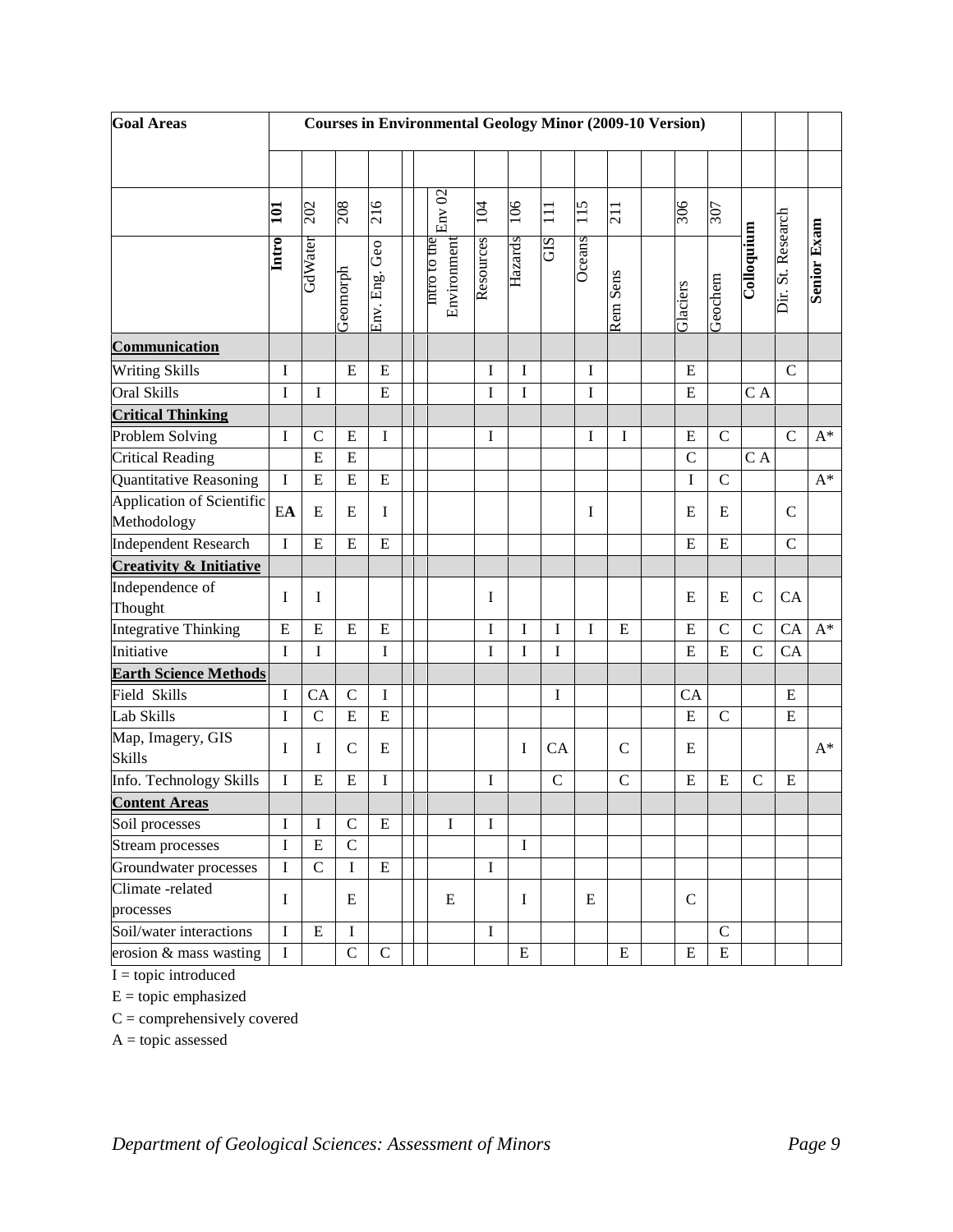# **Part III. The GIS Minor**

### **Step1: Department/Program Mission**

## **Catalog Description of Minor in Geographic Information Systems (GIS)**

- Three units in GIS and remote sensing: Geology 111, 211, 311.
- One unit in statistics, mathematics or computer science, selected from Mathematics 109, 210, E&M 235 or 235H, Mathematics 141 (or a higher level mathematics course), or CS 171.
- One unit selected from Geology 202, 208 or 216, or a pre-approved course with a significant GIS and/or remote sensing component.
- A pre-approved experience focusing on the application of GIS or remote sensing in the student's field of study. This could be satisfied by a directed study, a summer research experience, or an internship/work experience.
- Formal presentation of the research or work experience is required at a Geology Department colloquium.
- All courses for the minor must be taken for a numerical grade, except those offered only on a credit/no credit basis.

## **Mission of Minor in GIS**

Geographic information systems (GIS) is an interdisciplinary tool that is increasingly used by geologists, as well as biologists, archeologists, historians, political scientists, and economists to map, evaluate, interpolate, and manipulate all types of spatial data. The goal for the GIS minor is to provide undergraduate students proficient in the use and application of GIS for future employment and research. We are providing students valuable and transferrable GIS skills for future employment and graduate studies in whatever field(s) their primary interests lie.

### **Step 2: List goals/outcomes**

### **Learning Goals & Outcomes**

- **1.** Content Goals/Outcomes: Students are able to complete sophisticated spatial analyses that include interpreting spatial relationships, efficiently searching and selecting specific subsets from large datasets based on their spatial patterns or attributes, deriving new data, maps, and information from given data, and design and create effective, concise maps.
- **2.** Communication Goals/Outcomes
	- A. Students are able to effectively articulate their ideas in writing.
	- B. Students are able to effectively articulate their ideas orally.
- **3.** Critical Thinking Goals/Outcomes: Students are able to generate, manipulate and interpret spatial data to solve problems, create models, and test theories. Specific goals are under discussion.
- **4.** Creativity & Initiative Goals/Outcomes:
	- A. Students demonstrate independence of thought and expression. Student work also demonstrates integrative thinking by approaching problems through multiple

*Department of Geological Sciences: Assessment of Minors Page 10*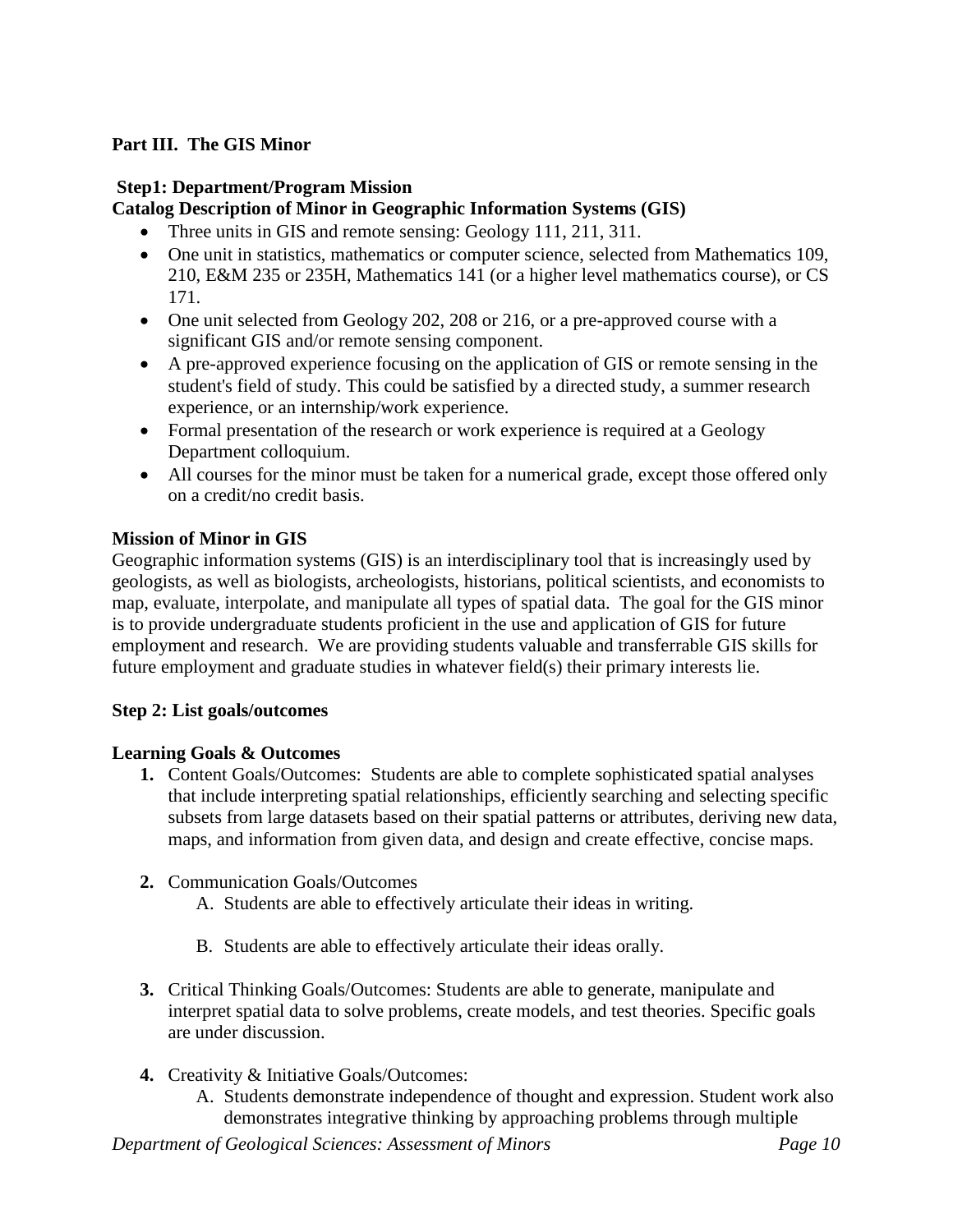approaches.

- B. Students demonstrate initiative in pursuit of research and solution to problems.
- **5.** Earth Science Methods Goals/Outcomes**:** Students possess a demonstrated ability to apply Map Interpretation, Geographical Information skills, and Information Technology skills.
- **6.** Graduate Preparedness Goals/Outcomes: Combined with their majors**,** the attainment of goals 1-5 (above) will prepare graduates well to apply their GIS and remote sensing skills to graduate research and/or to employment in their major discipline and have the foundation to continue building upon those skills to meet the needs of their specific projects.

# **Step 3: Identify Program Components**

The components of the minor are required courses (Geology 111, 211, 311), one elective in statistics, mathematics, or computer science (Math 109, 210, 141 or higher level math course, E&M235 or 235H, or CS171), one elective selected from Geology 202, 208, or 216, or other preapproved course that contains a significant GIS or remote sensing component, a pre-approved research, work, or other experience applying GIS or remote sensing to their major field of study, and participation in the Geology Colloquium. NOTE: Every class will not, nor is it expected to, achieve each outcome. The goal is to get an even distribution of experiences that achieve the outcomes.

Goals/Outcomes 1-5 will be achieved through experiences in specific courses, and weekly departmental colloquia. The table 1 below shows where in our curriculum specific goals/outcomes will be introduced, emphasized, and comprehensively assessed.

# **Step 4: Select methods/data sources and instruments**

### **1. Assessment of Content Goals/Outcomes**

Incremental assessment of understanding of goals will be carried out in individual courses beginning in 20010-11. The courses in the minor are shown in the matrix below, which is adapted from the matrix of all geology courses. This table shows where we intend to develop the specific skills listed above. Because students shift among several majors, minors and concentrations, we can assess the general student achievement of goals in these courses, but it is not practical to separate out the performance of individual students who may not even be in the concentration at the time in which they are enrolled in the classes.

# **2. Assessment of Communication Goals/Outcomes**

- **A.** Writin**g**. Geology Departmental Writing Rubric is to be used for evaluating thesis, directed studies, and summaries of student work or research fulfilling the GIS research/work experience requirement. This rubric will also be applied to
- **B.** Oral Communication. Beginning in 2009-10, performance on colloquium presentations (done two times by each of our minors) will be assessed using the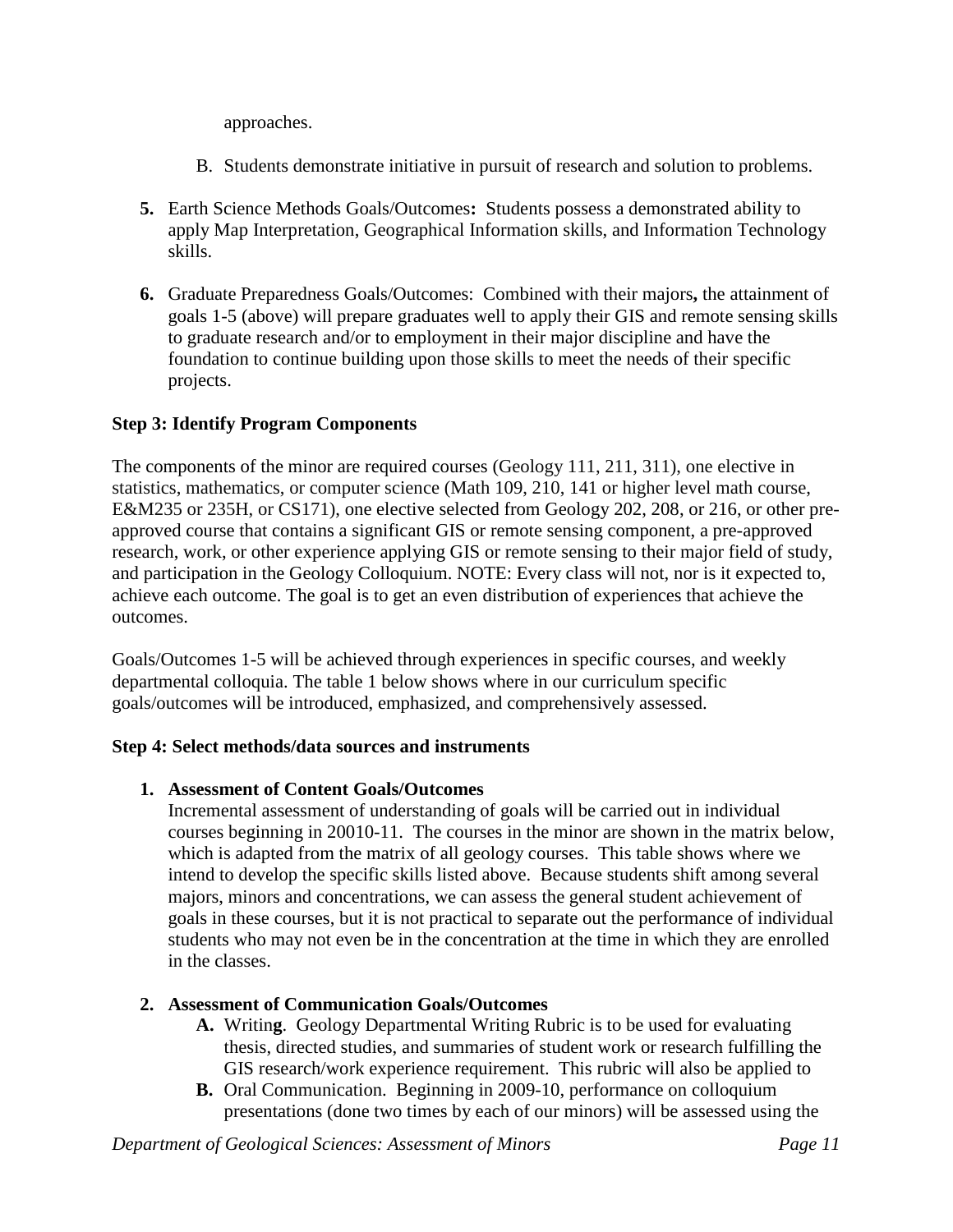newly developed Departmental Oral Presentation Rubric. In the past, assessment of the required colloquia was informal and qualitative.

# **3. Assessment of Critical Thinking Goals/Outcomes**

- **A. Independent Research**. Evaluation of students critical thinking skills as applied to an independent research project is assessed as part of their experience fulfilling the GIS research/work experience requirement.
- **B. Assessment of Creativity and Initiative Goals/Outcomes**
- **C.** Under development

## **4. Assessment of Earth Science Methods Goals/Outcomes**

A. Map, Imagery, and GIS Skills. This is evaluated in both the introductory and advanced GIS courses. In both classes, each of two midterm exams includes a take-home practical exam. By the second midterm exam students should be able to complete spatial analyses that include interpreting spatial relationships, efficiently searching and selecting specific subsets from large datasets based on their spatial patterns or attributes, deriving new data, maps, and information from given data, and design and create effective, concise maps. Students are expected to complete much more complex analyses and interpretations in Geology 311 than in Geology 111.

### **5. Assessment of Graduate Preparedness Goals/Outcomes**

Alumni data on careers, graduate school, teacher education will be used to assess career preparedness goals/outcomes. We have been tracking graduates in our alumni newsletter for the past 20 years. Data compiled for the newsletter will be used to assess preparation for careers and graduate school. Specifically we will use alumni data to assess the following outcomes:

- A. Graduates will have the proper academic background to use GIS and remote sensing effectively in graduate-level research.
- B. Graduates will have the proper academic background to use GIS and remote sensing effectively in employment within their fields.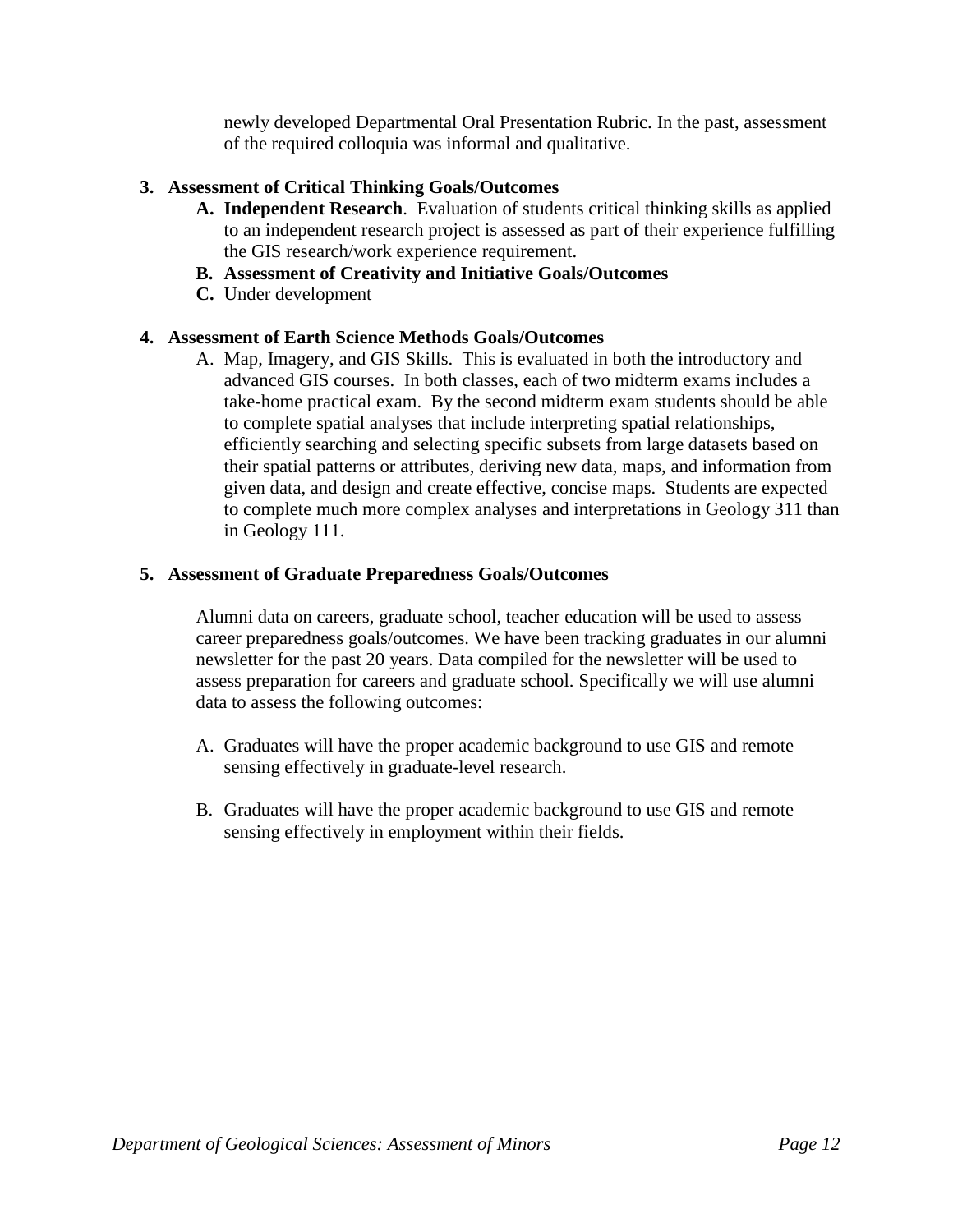# **GIS Goal Area/ Course Matrix**

| <b>Goal Areas</b>                                |               |               |               |                |                   |
|--------------------------------------------------|---------------|---------------|---------------|----------------|-------------------|
|                                                  | $\Xi$         | 211           | 311           |                |                   |
|                                                  | GIS           | Rem Sens      | <b>AdvGIS</b> | Colloquium     | Dir. St. Research |
| Communication                                    |               |               |               |                |                   |
| <b>Writing Skills</b>                            |               |               |               |                | $\mathsf{C}$      |
| Oral Skills                                      |               |               |               | C A            |                   |
| <b>Critical Thinking</b>                         |               |               |               |                |                   |
| Problem Solving                                  |               | $\mathbf I$   | E             |                | $\mathcal{C}$     |
| <b>Quantitative Reasoning</b>                    |               |               | E             |                |                   |
| <b>Independent Research</b>                      |               |               | E             |                | <b>CA</b>         |
| <b>Creativity &amp; Initiative</b>               |               |               |               |                |                   |
| Independence of Thought                          |               |               |               | $\mathbf C$    | CA                |
| <b>Integrative Thinking</b>                      | $\bf I$       | ${\bf E}$     | E             | $\mathbf C$    | CA                |
| Initiative                                       | I             |               |               | $\mathbf C$    | CA                |
| <b>Earth Science Methods</b>                     |               |               |               |                |                   |
| Field Skills                                     | $\bf I$       |               |               |                | E                 |
| Map, Imagery, GIS Skills                         | CA            | $\mathcal{C}$ | <b>CA</b>     |                |                   |
| Info. Technology Skills                          | $\mathcal{C}$ | $\mathbf C$   | $\mathsf{C}$  | $\overline{C}$ | ${\bf E}$         |
| <b>Content Areas</b>                             |               |               |               |                |                   |
| Surface & Atmos. Processes                       | $\mathbf I$   | $\bf I$       |               |                |                   |
| $I = topic introduced$<br>$E =$ topic emphasized |               |               |               |                |                   |

 $C =$  comprehensively covered

 $A = topic$  assessed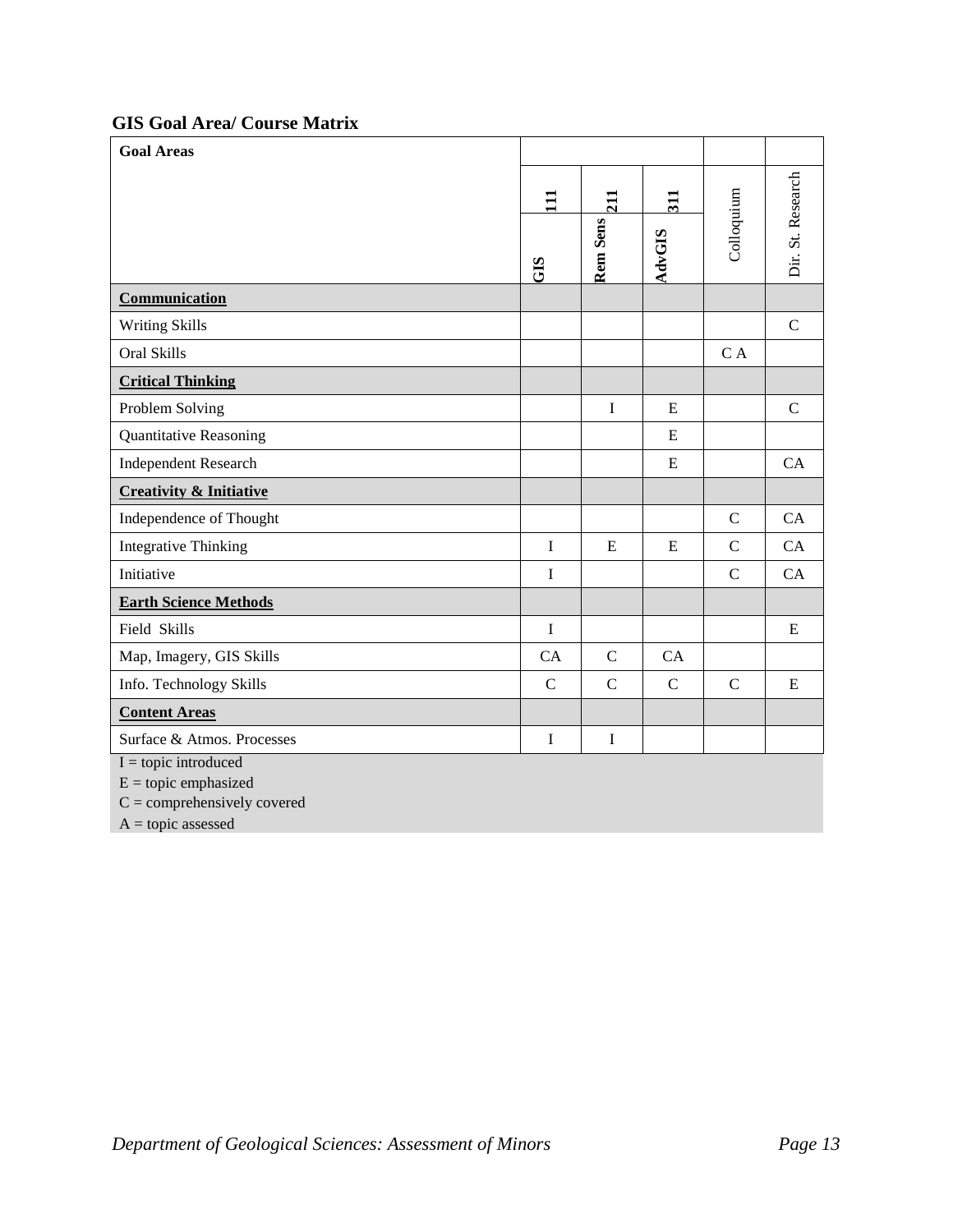### **Part IV. The Paleontology Minors**

# **Step1: Department/Program Mission Catalog Description**

Requirements for Minor in Paleontology (for Geology Majors)

- Six units, including: Biology 195, two units from Biology 216, 225, 227, 237, or 310, Geology 208, 314, and a one-unit equivalent of approved independent research (Geology 412, Geology 411 taken twice, or a summer research experience), selected in consultation with and approved by the department.
- All courses for the minor must be taken for a numerical grade.
- Geology majors completing a minor in paleontology must take Geology 209 and Geology/Biology 309 as part of the geology major requirements or as electives beyond the major requirement.

Requirements for Minor in Paleontology (for Biology Majors)

- Six units, including: Geology 103, 205, 209, Biology 309, and two units from Geology 101, 111 or 211, 208, or a one-unit equivalent of approved independent research (Geology 412, Geology 411 taken twice, or a summer research experience), selected in consultation with and approved by the department.
- All courses for the minor must be taken for a numerical grade.

Requirements for Minor in Paleontology (for Majors Except Biology and Geology)

- Six units, including: Geology 103, 205, 209, 309, Biology 195, and one unit from Biology 216, 225, 227, 237, or a one-unit equivalent of approved independent research (Geology 412, Geology 411 taken twice, or a summer research experience), selected in consultation with and approved by the department.
- All courses for the minor must be taken for a numerical grade.
- All courses for the minor must be taken for a numerical grade.

### **Missions of Paleontology Minors**

The Paleontology Minor at Albion College was designed to serve different missions depending on the individual student's intended career path. The overall mission of the Paleontology Minor is to provide students with a working knowledge of the ways in which paleontologists contribute to our understanding of the history of life on Earth and how climate change and geological evolution have helped shape that history.

*Department of Geological Sciences: Assessment of Minors Page 14* The specific mission of the Geology Major version of the minor is to prepare students for graduate study or a career in paleontology and allied fields of geology. The minor intended for Biology majors is designed to help prepare students for careers in medicine, wildlife biology, or paleontology. The third option, for students with a major outside geology or biology, would help prepare archaeology or anthropology students for graduate studies and careers in those fields, or provide students with no professional interest in paleontology a broad background in the field.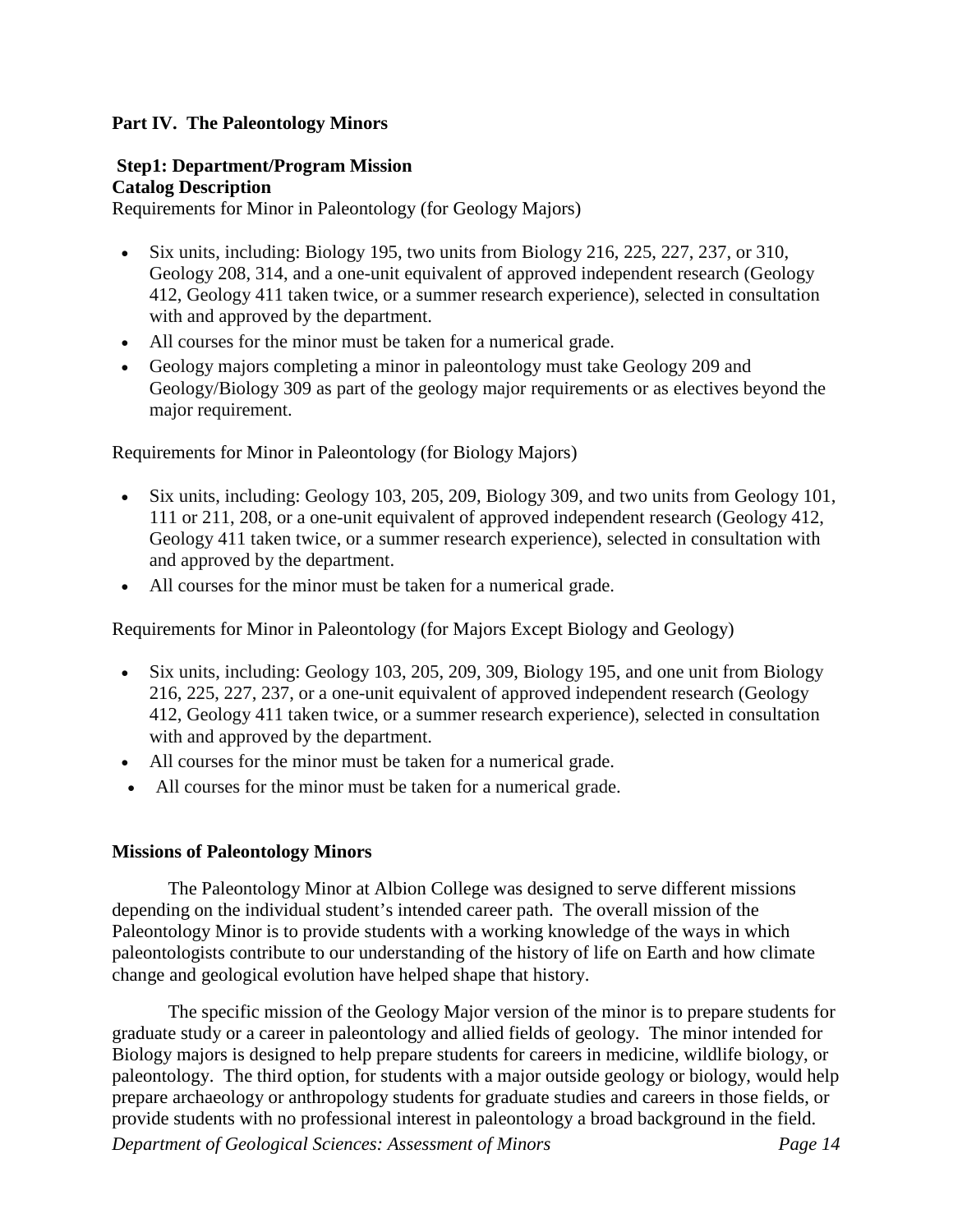### **Step 2: List goals/outcomes**

### **Learning Goals & Outcomes**

1. **Content Goals/Outcomes:** Students can articulate and apply fundamental concepts of paleontology, biology, and geology to the fossil record.

### **2. Communication Goals/Outcomes:**

A.Students are able to effectively articulate their ideas in writing to a variety of audiences.

B. Students are able to effectively articulate their ideas orally to a variety of audiences.

**3. Critical Thinking Goals/Outcomes:** Students are able to generate, manipulate and interpret quantitative and qualitative data, use paleontological, geological, and biological concepts to solve problems and understand and apply scientific methodology. Specific goals are under discussion.

## **4. Creativity & Initiative Goals/Outcomes:**

A. Students demonstrate independence of thought and expression. Student work also demonstrates integrative thinking by solving problems through multiple approaches.

B. Students demonstrate initiative in pursuit of research and solution to problems.

**5. Paleontological Methods Goals/Outcomes:** Students possess a demonstrated ability to apply Field/Laboratory skills, Scientific Methodology, and Information Technology skills.

**6. Graduate Preparedness Goals /Outcomes .** Combined with their majors**,** the attainment of goals 1-5 (above) will prepare graduates well for further education or for careers as paleontologists, sedimentary geologists, climate scientists, museum specialists, archaeologists, physical anthropologists, educators, or dentists and doctors with a strong understanding of evolution of human organ systems.

# **Step 3: Identify program components**

The common components of the three versions of the minor are: GEOL 103: Introduction to Earth History; geol 205: Sedimentation and Stratigraphy; GEOL 209: Geochronology and Invertebrate Paleontology; GEOL/BIOL 309: Vertebrate Paleontology; BIOL 195: Ecology, Evolution, and Biodiversity; and a research component (GEOL 411 or 412, Senior Thesis, or FURSCA project). Commonly taken electives include GEOL 208: Geomorphology and one or two units of advanced study in biology (BIOL 216: Vascular Plants; BIOL 225: Invertebrate Zoology; BIOL 227: Vertebrate Zoology; BIOL 237: Ecology; or BIOL 310: Evolution). All minors participate in the Geology Department Colloquium for at least 2 semesters. Every class will not, nor is it expected to, achieve each outcome. The goal is to get an even distribution of experiences that achieve the outcomes.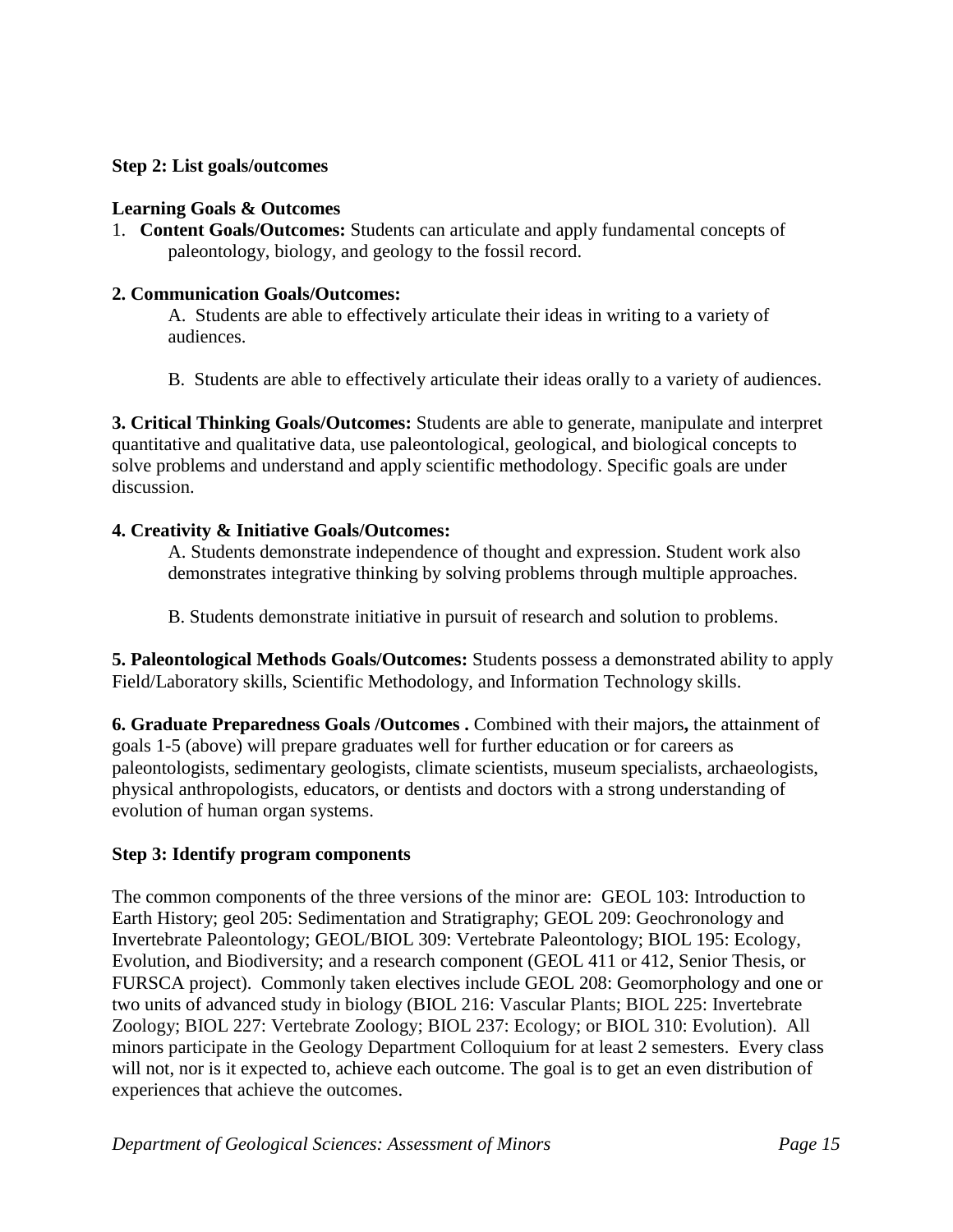Goals/Outcomes 1-5 will be achieved through experiences in specific courses, and weekly departmental colloquia. The attached table shows where in our curriculum specific goals/outcomes will be introduced, emphasized, and comprehensively assessed.

## **Step 4: Select methods/data sources and instruments**

We will use a variety of quantitative and qualitative methods/data sources and instruments.

### **1. Assessment of Content Goals/Outcomes**.

- A. Incremental assessment of understanding of goals will be carried out in individual courses. The common courses and experiences in the minor are shown in the matrix (attached table). This table shows where we intend to develop the specific skills listed above. Because students can elect three different versions of the minor, we can assess the general student achievement of goals in the courses common to all three, but it is not practical to separate out the performance of individual students who have different majors and career goals.
- B. Senior Exam. We administer a senior exam to students graduating with the Geology Major option to assess whether they have obtained an integrated understanding of the disciplines listed above. In addition, graduating seniors in the minor will take an extension of the geology written exam covering all of the basics listed above. This exam will be written by the instructor of GEOL 103, 209 and GEOL/BIOL 309.

### **2. Assessment of Communication Goals/Outcomes.**

- A. Writing. Geology Departmental Writing Rubric to be used for writing assignments in designated courses and for written component of senior thesis, FURSCA reports, and directed studies. The rubric will also be used to assess student papers in GEOL 205 and 209 and GEOL/BIOL 309.
- B. Oral Communication. Beginning in 2009-10, performance on colloquium presentations (done two times by each of our minors) has been assessedusing the newly developed Departmental Oral Presentation Rubric. In addition, student presentations in GEOL/BIOL 309 has been assessedusing this rubric.

### **3. Assessment of Critical Thinking Goals/Outcomes.**

- A. Quantitative and Qualitative Reasoning. Performance data on specific assignments and certain exams in selected advanced courses will be gathered.
- B. Application of Scientific Methodology. This is being assessed in introductory geology lab courses since spring 2009 and will be assessed in select upper level courses with research projects.

### **4. Assessment of Creativity & Initiative Goals/Outcomes.**

- A. under development
- **5. Assessment of Paleontological Methods Goals/Outcomes.**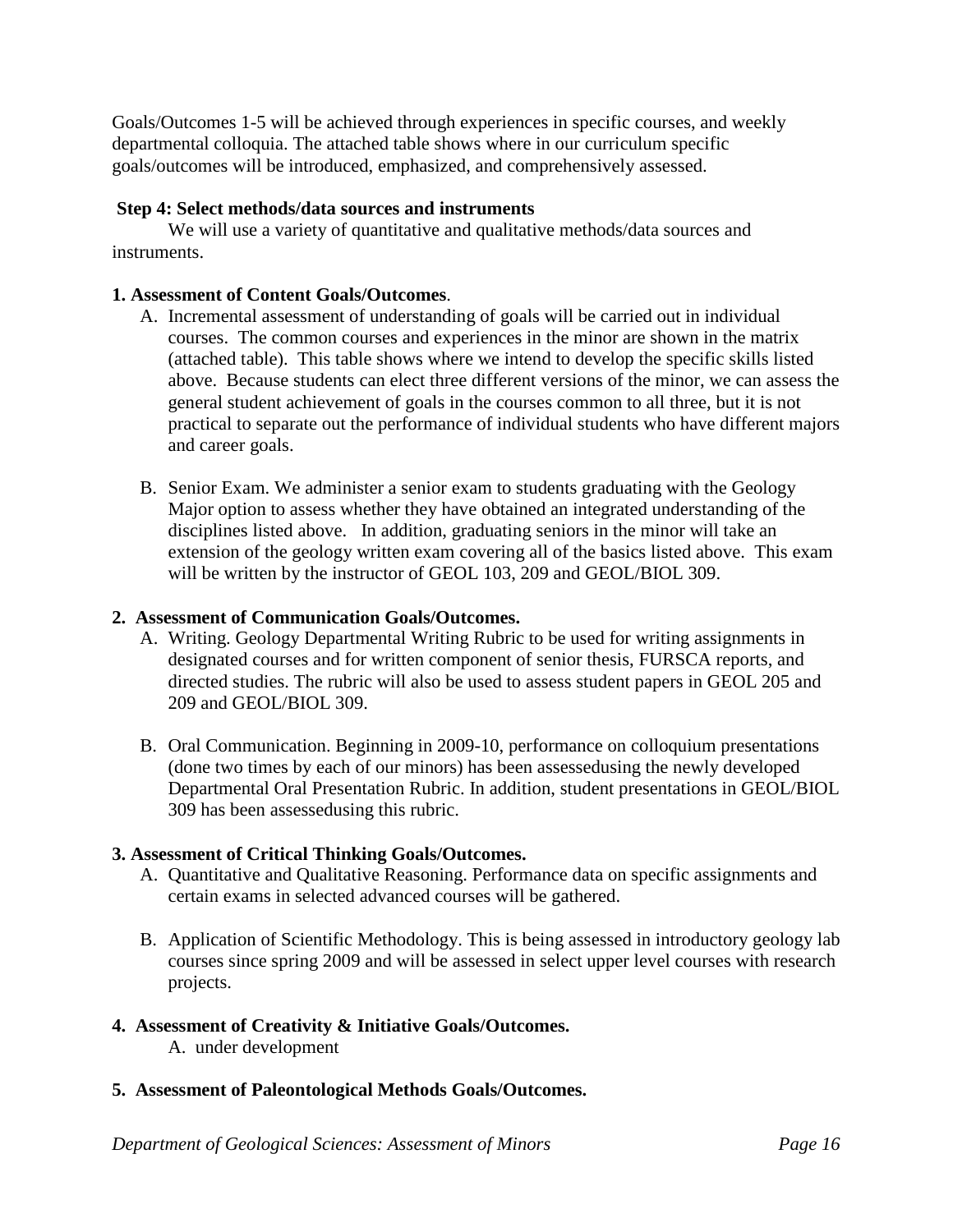- A. Field Skills 1. Incremental assessment. Field geology and paleontology skills will be assessed incrementally by performance in GEOL 205 & 209, GEOL/BIOL 309, fieldbased research projects, and certain elective courses (GEOL 208; GEOL 314). The assessment rubric will include assessment of field notebooks and completion of specific field assignment.
- B. Lab Skills. Rubric will use some combination of lab exam scores and/or key exam questions in combination with assessment of lab reports of student research projects. This is under discussion.

# **6. Assessment of Graduate Preparedness Goals /Outcomes.**

Alumni data on careers and graduate school will be used to assess career preparedness goals/outcomes. We have been tracking graduates in our alumni newsletter for the past 20 years. Data compiled for the newsletter will be used to assess preparation for careers and graduate school. Specifically we will use alumni data to assess the following outcomes:

A. Graduates will have the proper academic background for admittance to and success in graduate school.

B. Graduates will have the proper academic background for a paleontology-related career.